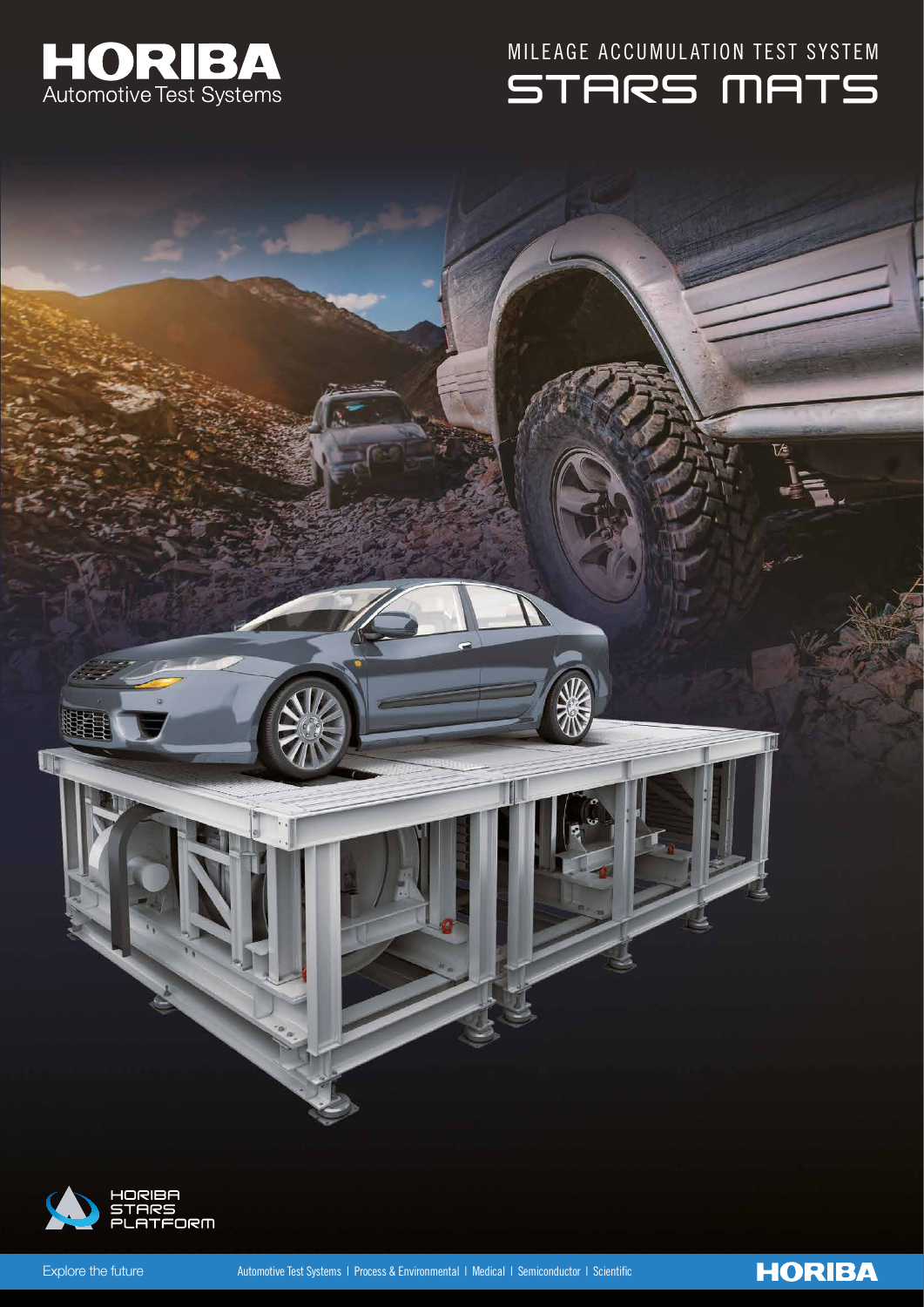# **STARS MATS Mileage Accumulation Test System**

STARS MATS is the new HORIBA Mileage Accumulation Test Application based on the STARS Automation Platform. It provides integration, control, and management of equipment and functions to perform long term tests, including durability, validation, and aging on a chassis dynamometer.



#### **FEATURES**

- Management of interruption and restart points
- User defined Data Logger and Limits are editable during the test
- Vehicle raw CAN interface through CANdb
- » Full integration of Driving Robots
- Support for automatic refueling stations
- » Test parameters reusable in case of test restart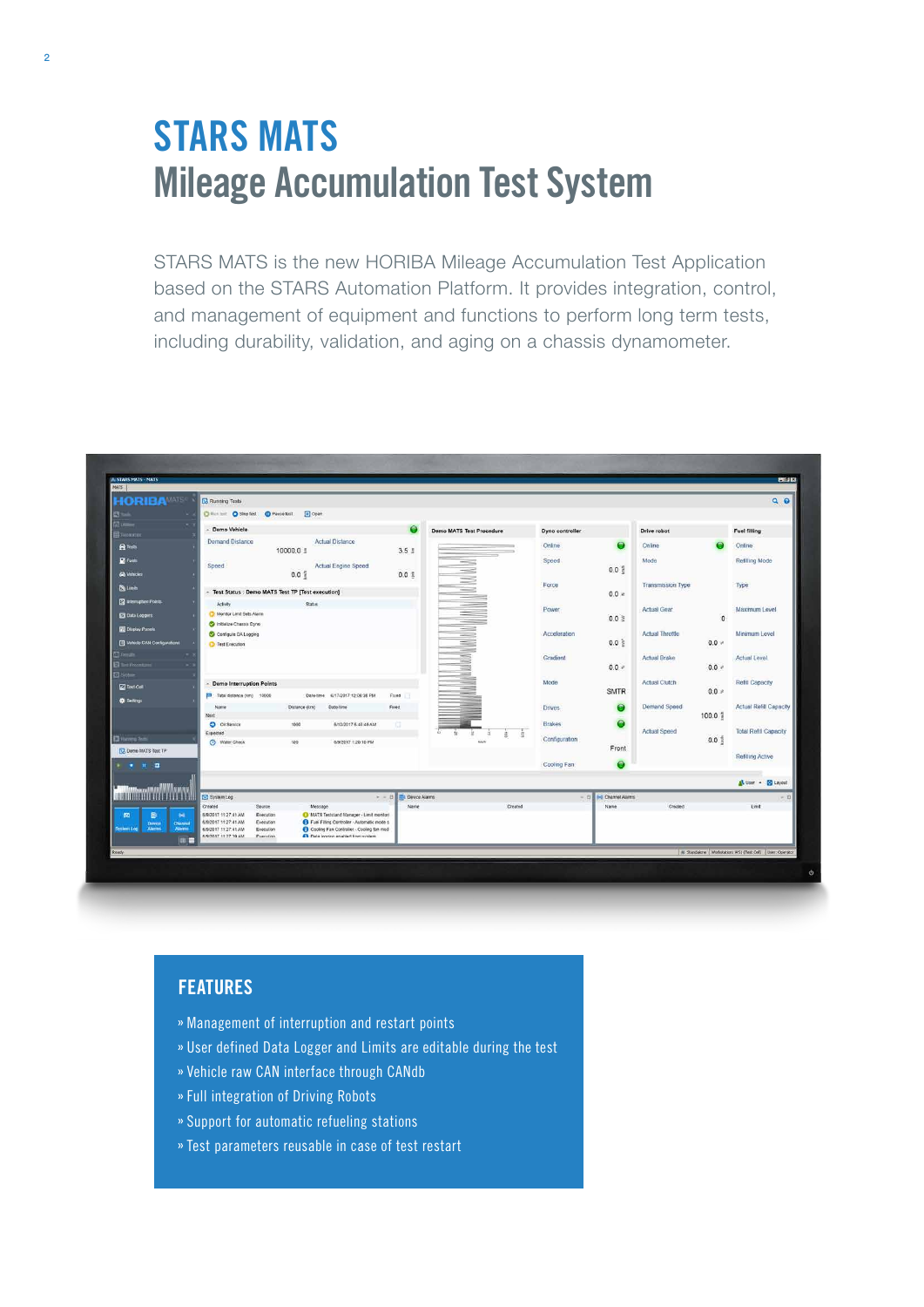# **KEY BENEFITS Unique User Experience**

The STARS MATS user interface and editors have been optimized for your everyday needs. STARS MATS is intuitive and easy to learn. This helps reduce user error and allows them to solve problems independently. As a result, you save on time and training costs.

All resources e.g. vehicle, fuel, interruption points, etc. are managed in a re-usable form from test to test which limits the need to repeat data entry. STARS MATS also features a one-click test execution.



### **USABILITY**

- » New application framework
- User-friendly editors
- Self-troubleshooting



- User customization
	- » STARS Platform



### **PRODUCTIVITY**

- Off-line test configuration
- Cluster Server

## **CLUSTER SERVER**

The user can restart an interrupted test in any test cell independently of where it has been started.

### **BENEFITS**

Flexibility in planning

» Higher net utilization